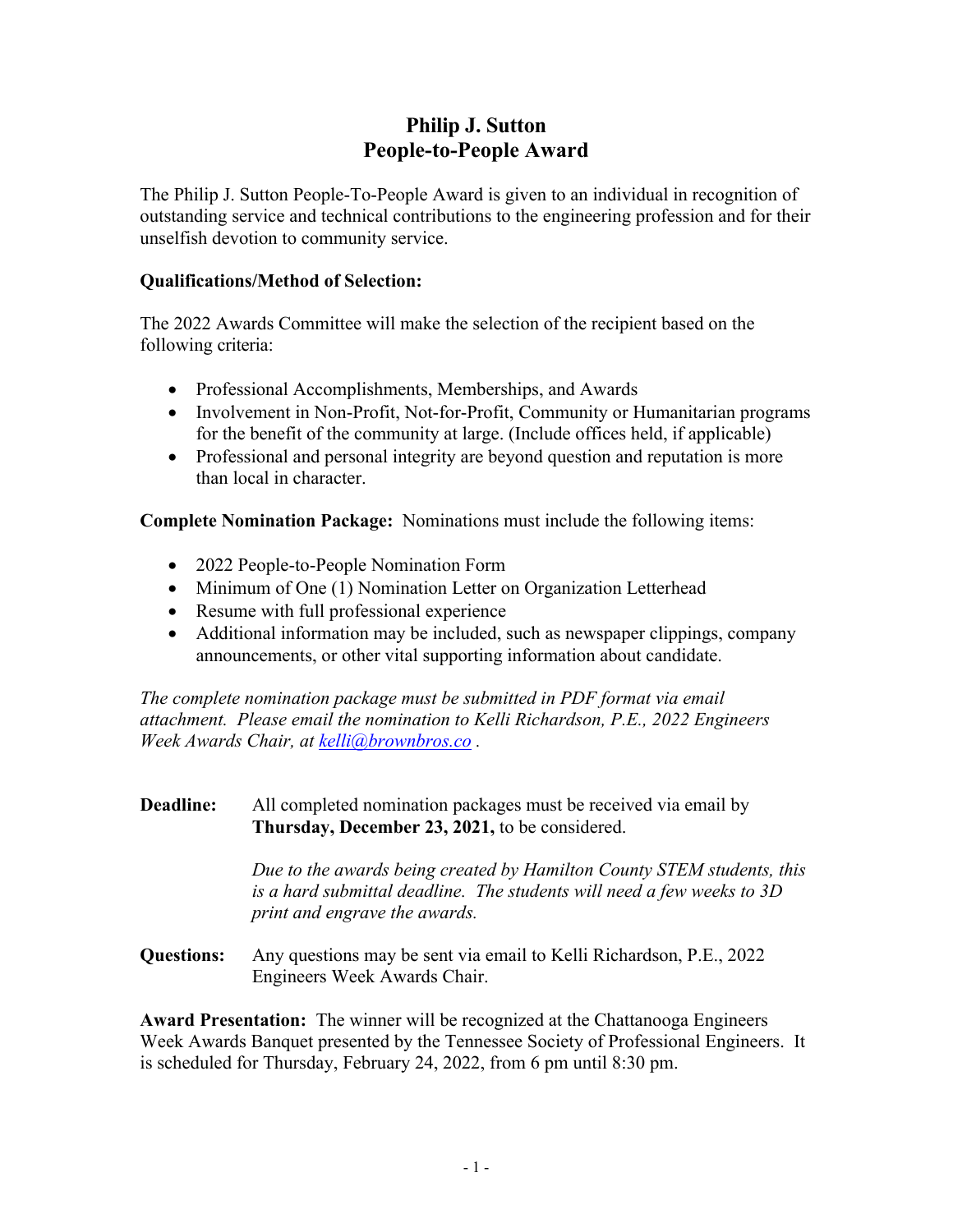## **Nomination Form 2022 Philip J. Sutton People-to-People Award**

|                                                                         |                     | Date: $\qquad \qquad$ |  |  |
|-------------------------------------------------------------------------|---------------------|-----------------------|--|--|
| Company:                                                                |                     | Title:                |  |  |
|                                                                         |                     |                       |  |  |
|                                                                         |                     |                       |  |  |
|                                                                         |                     |                       |  |  |
| Please attach resume with full professional experience.                 |                     |                       |  |  |
| <b>Education:</b>                                                       |                     |                       |  |  |
| College:                                                                | Degree: Year: Year: |                       |  |  |
| Graduate Work: Degree: Year: Year:                                      |                     |                       |  |  |
|                                                                         |                     |                       |  |  |
| Professional or Special Licensure (Indicate if State, Federal, etc.):   |                     |                       |  |  |
|                                                                         |                     |                       |  |  |
| Professional or Technical Societies (Includes offices held with dates): |                     |                       |  |  |
|                                                                         |                     |                       |  |  |
|                                                                         |                     |                       |  |  |
|                                                                         |                     |                       |  |  |
| <b>Professional Awards or Recognition:</b>                              |                     |                       |  |  |
|                                                                         |                     |                       |  |  |

<u> 1989 - Johann Stoff, amerikansk politiker (d. 1989)</u>

 $\overline{a}$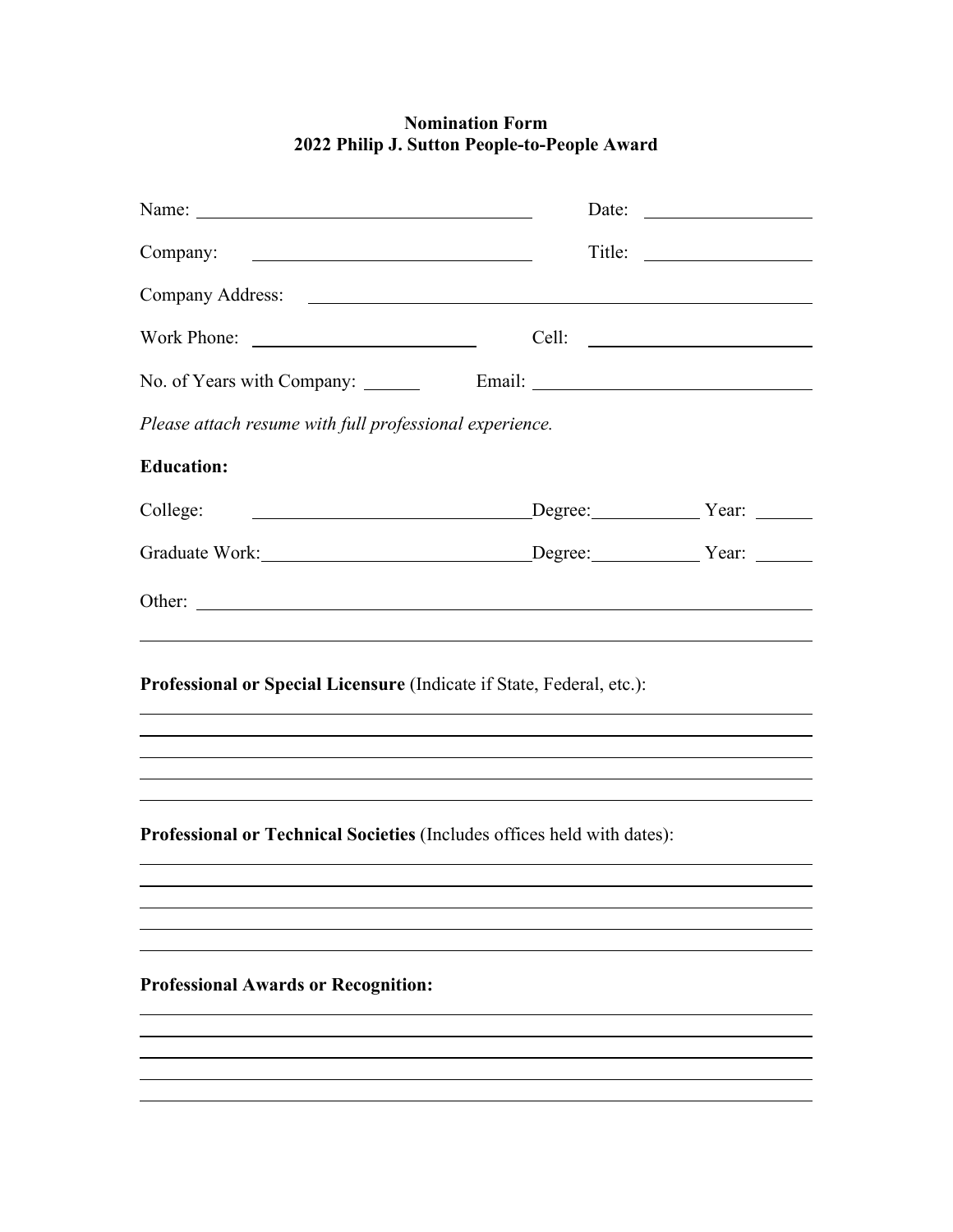Name: Name:

The following information is to be provided for each category with dates, as applicable. Provide as much supporting data as possible, (organizations, dates, involvement, etc.). Use additional space for each item, as needed; however, keep information grouped together by criteria topics.

## **1. Biographical Summary of Nominee:**

**2. Civic and Community Organizations** (Include Membership, Dates & Involvement):